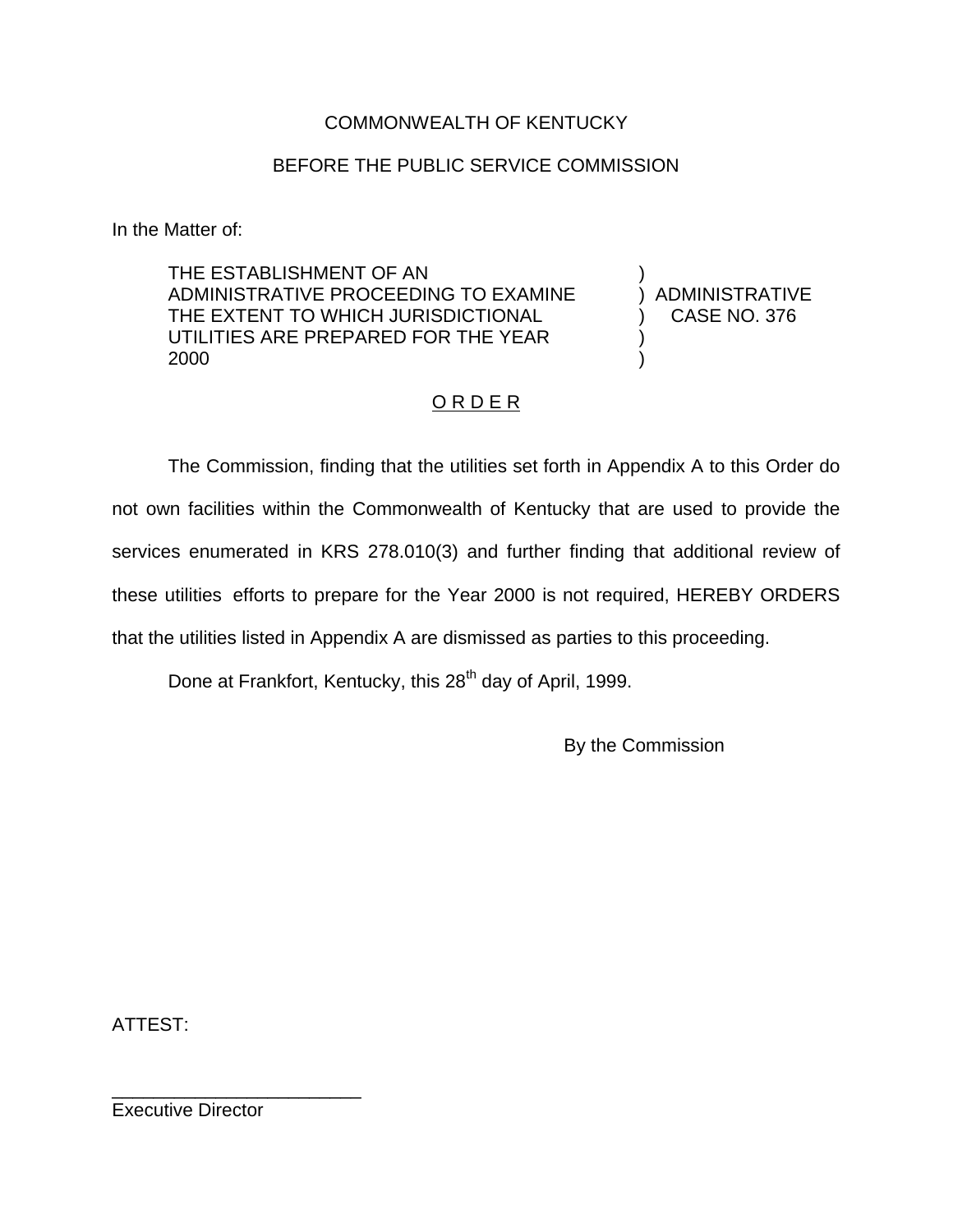#### APPENDIX A

### APPENDIX TO AN ORDER OF THE KENTUCKY PUBLIC SERVICE COMMISSION DATED APRIL 28, 1999

1-800 RECONEX, Inc. ACC TeleCom, Inc. Access One, Inc. Access Point, Inc. Accutel Communications, Inc. ACS Systems, Inc. ACS Tel Com, Inc. ActiveTel L. D., Inc. Advanced Management Services, Inc. Advanced Telecommunications Network, Inc. Advantage Telecommunications Corp. Affinity Corporation Affinity Network Incorporated ALEC, Inc. AllCom USA Dba AllCom, AllCom International Alliance Group Services, Inc. Alta Communications Group, Inc. Alternate Communications Technology, Inc. America One Communications, Inc. American Cyber Corporation American International Telephone, Inc. American Long Lines, Inc. American Network Exchange, Inc. American Nortel Communications, Inc. American Tel Group, Inc. American Telecommunications Enterprise, Inc. American Telecommunications Systems American Telesource International, Inc. America's Tele-Network Corporation Americatel Corporation Amer-I-Net Services Corp. AmeriVision Communications, Inc. Annox, Inc. Annox, Inc. Associated Networks Partners, Inc. Association Administrators, Inc. ATCALL, Inc. Athena International, L.L.C. Atlantic Telephone Company, Inc. Atlas Communications, Ltd. Atlas Equity, Inc. dba Performance Telecom Axsys, Inc.

Big Planet, Inc. BLT Technologies, Inc. Bluegrass Long Distance, Inc. Bluegrass Telecom LLC BN1 Telecommunications, Inc. Brittan Communications International **Corporation** Budget Call Long Distance, Inc. Business Discount Plan, Inc. Business Options, Inc. Business Telecom, Inc. Business Telecom, Inc. dba BTI Buyers United International, Inc. Buy-Tel Communications, Inc. Cable & Wireless Global Card Services, Inc. Cable & Wireless, Inc. Call Plus, Inc. Calls for Less, Inc. dba CfL CapRock Telecommunications Corp. Caribbean Telephone and Telegraph, Inc. CBS Corporation dba Westinghouse **Communications** Cellnet Telecommunications LLC of Michigan dba C-Net Communications CenturyTel Long Distance, Inc. CenturyTel Telecommunications, Inc. Charities Network International,Inc. Cherry Communications, Inc. Choctaw Communications, LLC Citizens Telecommunications Company dba Citizens Communications Company Claricom Networks, Inc. Coast International, Inc. Coast To Coast Telecommunications, Inc. Coastal Telecom Limited Liability Company Coin Phones, Inc. dba Indicom Coleman Enterprises, Inc. dba Local Long **Distance** Colorado River Communications Corp. Combined Billing Corporation Comcast Telecommunicatins, Inc. dba Comcast Long Distance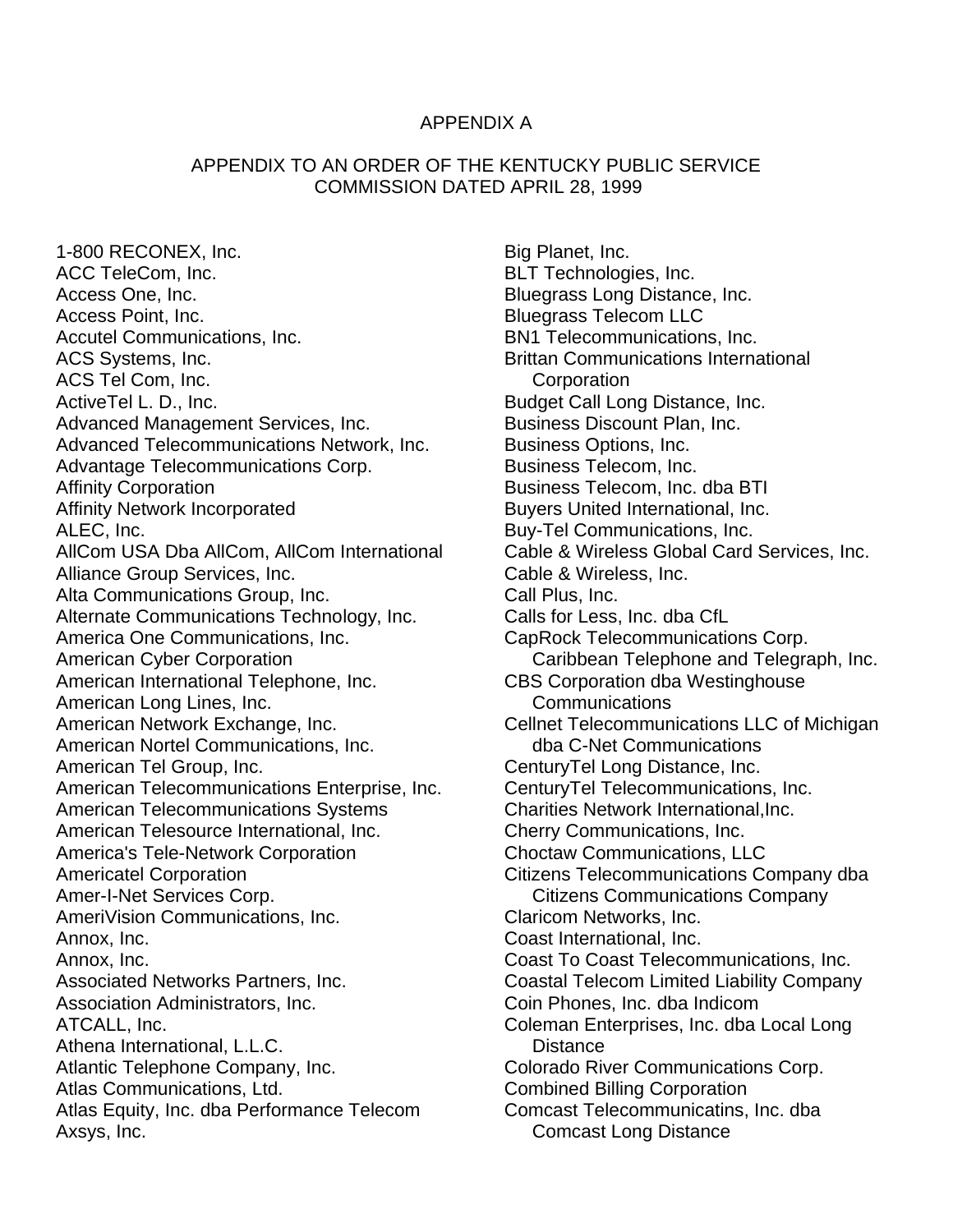Comdata Telecommunications Services, Inc. Comm South Companies, Inc. dba Kentucky Comm South, Inc. Common Concerns, Inc. CommPlus, L.L.C. Communication Network Services, LLC Communication Options, Inc. Communication Telesystems International, dba Communications Billing, Inc. ComTel Computer Corporation Comtex Corporation Connect America Communications, Inc. Connect, L.L.C. ConnectAmerica, Inc. ConnectOne Communicatins Corporation Consolidated Billing Provider, LLC Consolidated Communications Telecom Services, Inc. CoreComm Newco, Inc. dba CoreComm Corporate Calling Services, Inc. Corporate Services Telcom, Inc. CRG Internatinal, Inc. dba Network One CRG International, Inc. CSI Corp CTN Telephone Network, Inc. Cyberlight International, Inc. Cypress Telecommunications Corporation D.D.D. Calling, Inc. Dakota Services, Limited DavelTel, Inc. Deltatel, Inc. Dial Tone, Inc. Digital Network Services, Inc. Discount Call Rating, Inc. dba Flat Rate Long Distance, Inc. Discount Network Services Discount Utilities, LLC Discounted Long Distance, Inc. DPI-Teleconnect, Inc. Eagle Telecom, Inc. Eastern Telecommunications, Inc. Easton Telecom Services, Inc. Eclipse Telecommunications, Inc. Econophone Services, Inc. ECS Enhanced Cellular Systems Network USA, Inc.

Efficy Group, Inc. Electric Lightwave, Inc. Elias Ventures, Inc. dba American Freeway 100 Enhanced Communications Network, Inc. EQuality Incorporated EqualNet Corporation Excel Communications, Inc. Excel Telecommunications, Inc. Express Telecommunications, Inc. EZ Phone, Inc. EZ Talk Communications, L.L.C. Ez-Tel Communications FaciliCom International, L.L.C. Federal Transtel, Inc. FirstWorld Communications, Inc. Five Star Telecom, Inc. Florida Network, U.S.A., Inc. Frontier Communications International, Inc. Frontier Communications Services, Inc. Frontier Telemanagement, Inc. GE Exchange Global Telemedia International, Inc. Global Telephone Corporation Global Telesys Corporation Golden Harbor of Kentucky, Inc. Group Advantage Providers, LLC Group Long Distance, Inc. GST Net, Inc. dba ITG GTI Telecom, Inc. GTN Corporation dba Global Telecom Network Gulf Long Distance, Inc. Harlan 2-Way, Inc. Hebron Communications Corporation Hertz Technologies, Inc. HJN Telecom, Inc. Home Owners Long Distance, Inc. Hospitality Communications Corp. dba HCC Telemanagement Hospitality Telecom Solutions Host Network, Inc. ICG Telecom Group, Inc. ICG Telecom Group, Inc. fka ICG Access Services, Inc. IdealDial Corporation, Inc. IDT America, Inc.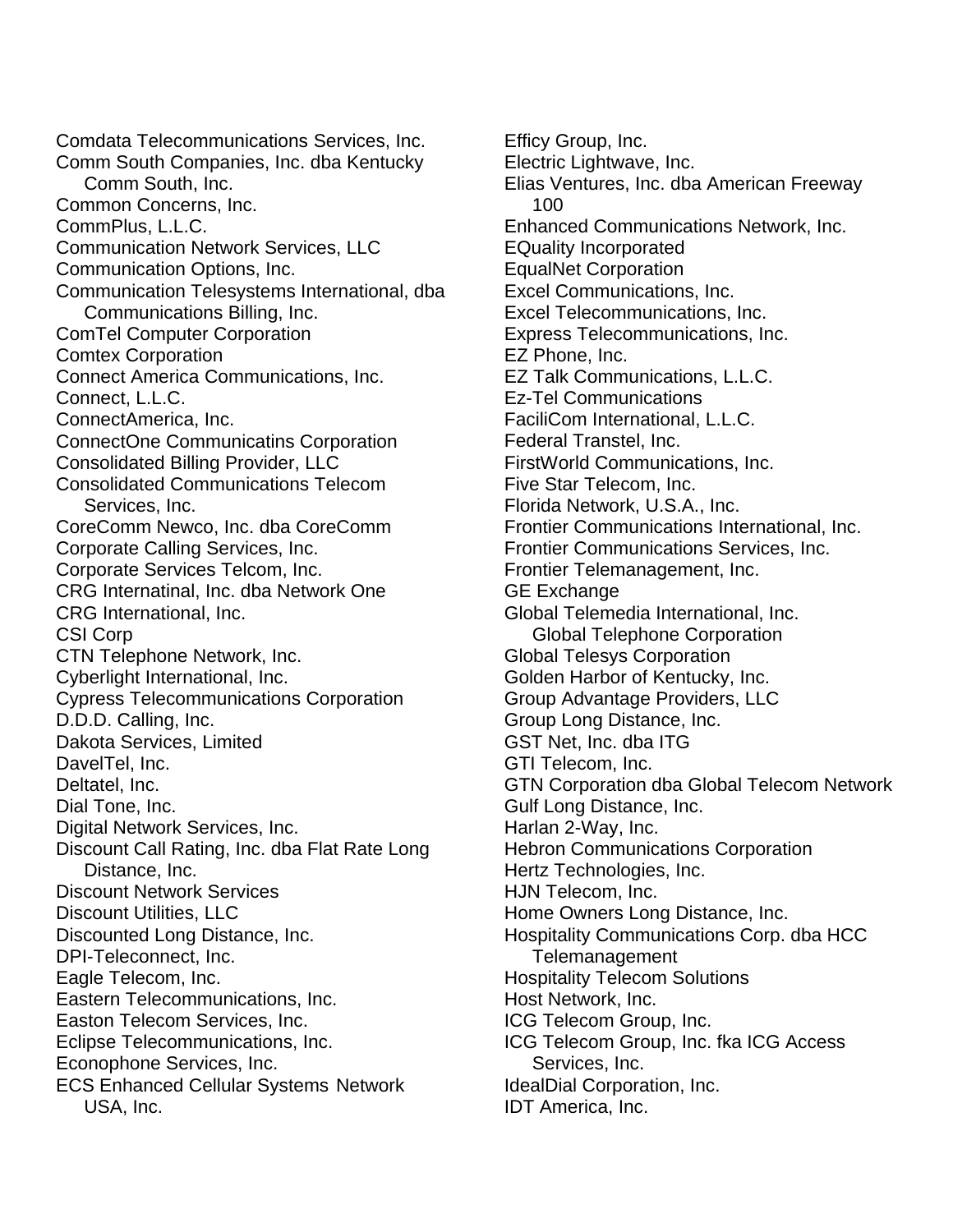I-Link Communications, Inc. Image Access, Inc. dba NewPhone Inacom Communications, Inc. Incomnet Communications Corporation Info-Tel, Inc. Inmark, Inc. dba Preferred Billing Innovative Telecom Corporation Insurance Information Exchange, LLC Integrated Teletechnologies, Inc. Intelicom International Corporation Intellicall Operator Services, Inc. Intelnet International Corp. dba Hotel Digital Network Intercontinental Communications Group, Inc. Intermedia Communications, Inc. Intermedia Communications, Inc. Technologies Management, Inc. Inter-Mountain Cable, Inc., dba Mikrotec LD,Universal LD,Coal Fields International Exchange Communications, Inc., dba IE Com International Telcom, Ltd. International Telecommunications Corp. dba Network Communications,Inc Internet Telephone Company Interstate FiberNet, Inc. Inter-Tel NetSolutions, Inc. ITC DeltaCom Communications, Inc. IXC Communications Services, Inc. JTC Communications, Inc. KCI Long Distance, Inc. Kentucky Christian College Kentucky Christian College Kentucky Data Link, Inc. L. D. Services, Inc. LDC Telecommunications, Inc. LDD, Inc. LDM Systems, Inc. Least Cost Routing, Inc. Least Cost Routing, Inc. dba Long Distance Charges, Inc. LEC-LINK LECNET, Inc. Legends Communications, Inc. Level 3 Communications, L.L.C. Level 3 Communications, LLC

Lightcom International, Inc. LLD, Inc. Logix Communications Corporation Long Distance America, Inc. Long Distance Consolidated Billing Co. Long Distance Direct Holdings, Inc. Long Distance International, Inc. Long Distance of Michigan, Inc. dba LDMI Long Distance Long Distance Services, Inc. LoTel, Inc. dba Coordinated Billing Services Main Street Telephone Company Matrix Telecom, Inc. Max-Tel Communications, Inc. McGill, Gotsdiner, Workman & Lepp,PC McLeodUSA Telecommunications Services, Inc. Megsinet-CLEC, Inc. Meridian Telecom Corporation Metracom, LLC Micro-Comm, Inc. Minimum Rate Pricing, Inc. MTC Telemanagement Corporation Murdock Communications Corp. MVX Communications, LLC National Accounts, Inc. National Brands, Inc. dba Sharenet Communications Company National Telecom, Inc. Nations Bell, Inc. dba Nations Tel and MTS/Communicall Navigator Telecommunications, LLC Net2000 Communications Services,Inc. NeTel, Inc. NET-tel Corporation NET-tel Corporation Network Billing Systems, L.L.C. Network International, LC Network Operator Services, Inc. Network Plus, Inc. Network Telephone, Inc. Network Telephone, Inc. New Century Telecom, Inc. New Concept Communications, LLC New Media Telecommunications, Inc. New Millennium Communications Corp.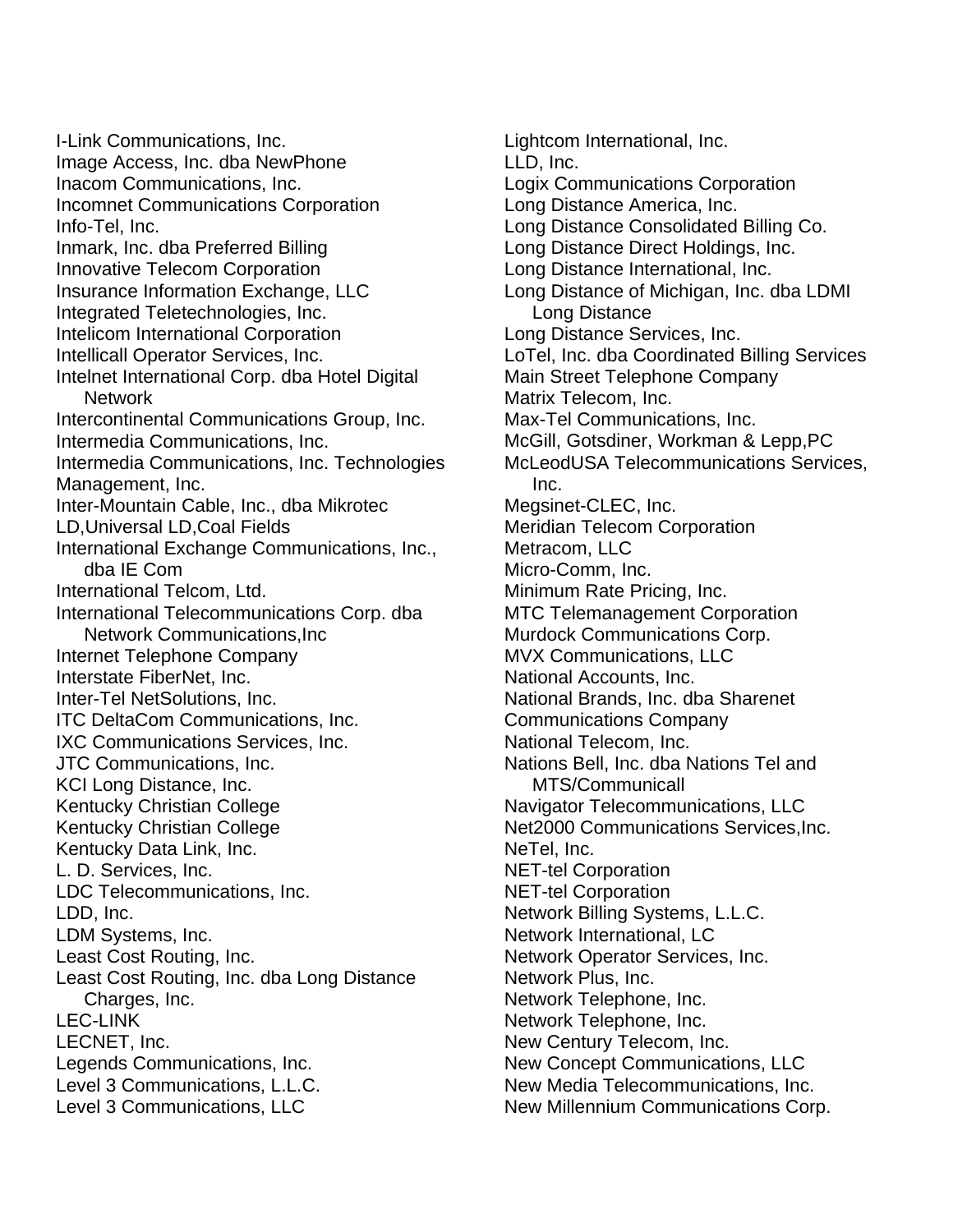New Millennium ConQuest Service Corp. NewSouth Communications Corp. Nexstar Communications, Inc. NextCom of Kentucky, LLC NOR Communications, Inc. Norstan Network Services, Inc. North American Telephone Network,Inc. Northwest Communications, Inc. NOS Communications, Inc. NOSVA, Limited Partnership NOVA Telecom, Inc. NOW Communications, Inc. NOW Communications, Inc. NTI Telecom, Inc. NuStar Communications Corp. Nustar Communications Corporation NXLD Company OmniCall, Inc. Omniplex Communications Group, LLC Omniplex Communications Group, LLC One Call Communications,Inc. dba OPTICOM One Step Billing, Inc. OneStar Long Distance, Inc. Operator Service Company Overlook Communications International **Corporation** PAETEC Communications, Inc. Pantel Communications, Inc. Paradigm Communications Corp. dba Global Communications Network Park N' View, Inc. PCSi (consultant to iTelsa) Phoenix Network, Inc. Phone-Link, Inc. PhoneTel Technologies, Inc. PNG Telecommunications, Inc. Preferred Carrier Services, Inc. dba Phones for All Premiercom, Inc. Premiere Communications, Inc. Pride America, Inc. Primecall, Inc. Primus Telecommunications, Inc. Priority Communications International, Inc., dba PRICOMM Promise-Net International, Ltd.

Protel Advantage, Inc. dba Long Distance **Savings** PT-1 Communications, Inc. PTT Telekom, Inc. QAI, Incorporated dba Long Distance Billing Quest Telecommunications, Inc. Quick-Tel Communications, Inc. Quintel Cellular, LLC Quintelco, Inc. RCN Long Distance Company RRV Enterprises, Inc. dba Consumer Access RSL COM PrimeCall, Inc. RSL COM U.S.A., Inc. Ruddata Corporation dba Vision Communications Satellink Paging, LLC Satlink 3000, Inc. dba Independent Ntwk. Services Corp. SBR, Inc. SETEL, LLC Shared Communications Services, Inc. SmarTalk Teleservices, Inc. SmartStop, Inc. Smart-Tel SNET America, Inc. SouthernNet, Inc. Special Accounts Billing Group, Inc. Speer Communications Virtual Media, Inc. ST Long Distance, Inc. Starlink Communications, LLC Startec Global Communications Corp. State Communications, Inc. StormTel. Inc. Supra Telecommunications and Information Systems, Inc. TCG Ohio Technologies Management, Inc. Telco Partners, Inc. Telec, Inc. Telecare, Inc. Telecom Resources, Inc. Telecommunications Cooperative Network, Inc. Telecommunications Resources, Inc. Telecommunications Service Center, Inc. TeleConex, Inc. Teleglobe USA, Inc.